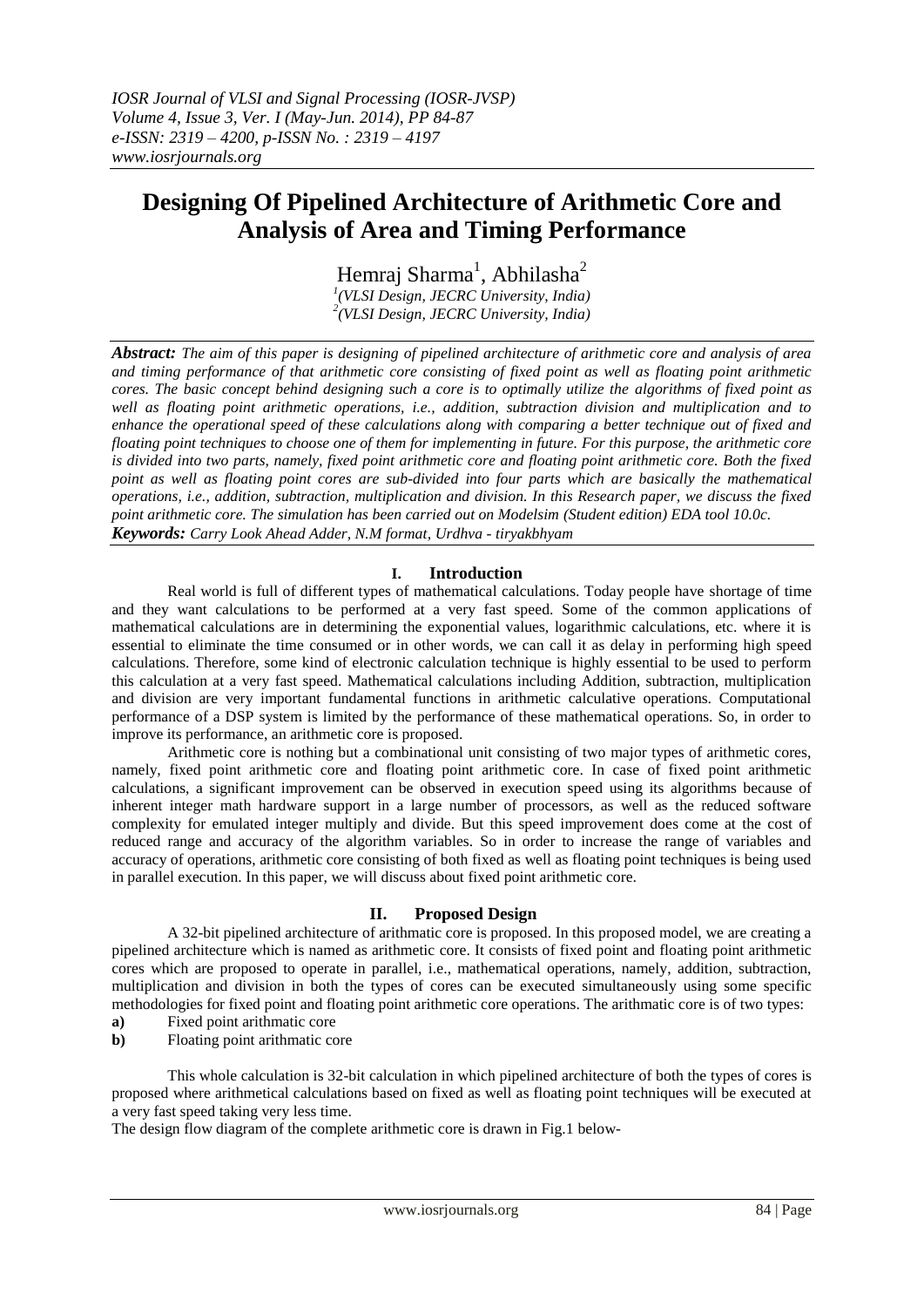

**Fig.1: Proposed Design Flow**

## **III. Fixed Point Arithmetic Core**

In fixed point arithmatic core based design we use N.M or Qn.m format. This format is commonly known as "Q" format. Its theory is as under-

**Q***n.m***:** The uncertain form off the "Q" notation. Since the complete word is a 2's complement integer, a sign bit is implied. For instance, Q1.30 describes a number with 1 integer bit and 30 fractional bits stored as a 32-bit 2's complement integer.[1,2]

Using this format, we create codes of mathematical computations, namely, addition, subtraction, multiplication and division. After implementing the code, we execute the code on FPGA and then analyze the area and timing performance of it. The proposed fixed point design flow is as drawn in figure below:



**Fig.2: Fixed Point Design Flow**

In the fixed point design architecture, codes of 32-bit addition/subtraction, multiplication and division have been designed and implemented. Coding is implemented using N.M format. For this purpose, different modes have been considered as mode "00" for add/subtract, mode "01" for multiplication and mode "10" for division. Add/subtract code is being designed using conventional add/subtract methods using Carry Look Ahead Adder and multiplication code is designed using vedic multiplication technique named Urdhva tiryakbhyam, i.e., "Vertically and Crosswise" technique.[3] In division code, binary division and exponent subtraction are performed based on N.M format.

For addition/subtraction coding, we use Carry Look Ahead Adder instead of ripple carry adder and any other kind of adder because this adder is a practical design with reduced delay. In case of multiplication, we use Vedic multiplier instead of any other conventional or array multipliers.[4,5] In Vedic multiplier, there are Nikhilam sutra which literally means "All from 9 and last from 10" and Urdhva – tiryakbhyam sutra which literally means "Vertically and Crosswise" out of which we proceed with Urdhva - tiryakbhyam sutra.[6,7]

## **IV. Timing And Area Analysis**

## a) **Add/Subtract:**

The timing and area analysis, respectively, of add/subtract code are as shown under-

**Table 1: Add/Subtract Code Timing Parameters**

| <b>Parameters</b>                          | Fixed  |
|--------------------------------------------|--------|
| Min. input arrival time before clock (ns)  | 6.655  |
| Max, output required time after clock (ns) | 7.078  |
| Max. combinational path delay (ns)         | 50.956 |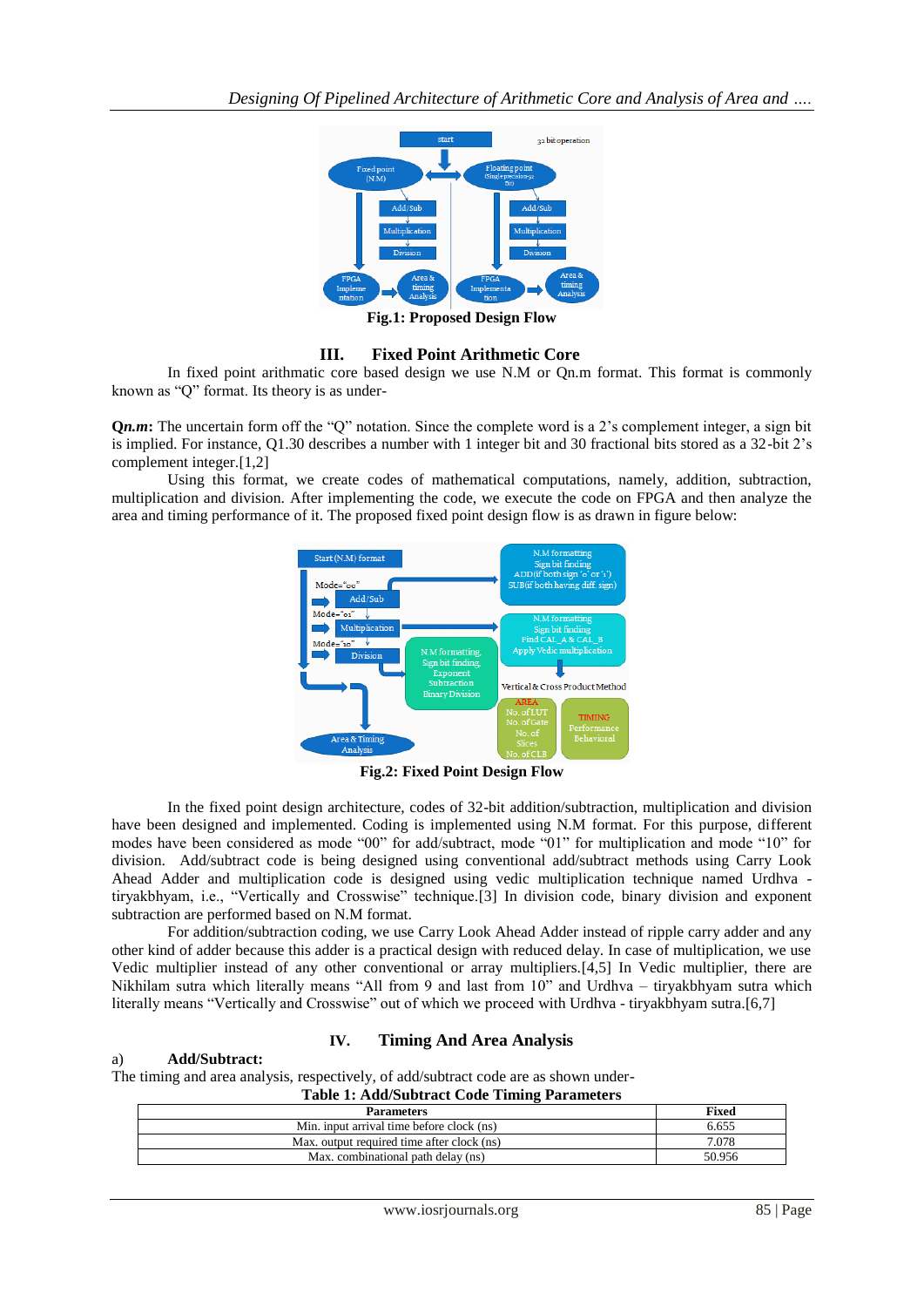|  | Table 2: Add/Subtract Code Area Parameters |  |  |
|--|--------------------------------------------|--|--|
|--|--------------------------------------------|--|--|

| <b>Parameters</b>            | Fixed                |
|------------------------------|----------------------|
| Total Number of 4-input LUTs | 202 out of 7168 (2%) |
| Number of occupied Slices    | 106 out of 3584 (2%) |
| <b>Total Gate Count</b>      | 1550                 |

## b) **Multiplication:**

The timing and area analysis, respectively, of multiplication code are as shown under-

| <b>Table 3: Multiplication Code Timing Parameters</b> |  |  |
|-------------------------------------------------------|--|--|
|-------------------------------------------------------|--|--|

| <b>Parameters</b>                          | <b>Fixed</b> |
|--------------------------------------------|--------------|
| Min. input arrival time before clock (ns)  | 6.968        |
| Max. output required time after clock (ns) | 4.368        |
| Max. combinational path delay (ns)         | Not Found    |

#### **Table 4: Multiplication Code Area Parameters**

| <b>Parameters</b>            | <b>Fixed</b>           |
|------------------------------|------------------------|
| Total Number of 4-input LUTs | 2549 out of 7168 (35%) |
| Number of occupied Slices    | 1362 out of 3584 (38%) |
| <b>Total Gate Count</b>      | 20.278                 |

#### c) **Division:**

The timing and area analysis, respectively, of division code are as shown under-<br> $\frac{1}{2}$ **Table 5: Division Code Timing Parameters**

| <b>Table 5: Division Code Timing Parameters</b> |         |  |  |  |  |
|-------------------------------------------------|---------|--|--|--|--|
| <b>Parameters</b>                               | Fixed   |  |  |  |  |
| Min. Period (ns)                                | 87.539  |  |  |  |  |
| Min. input arrival time before clock (ns)       | 95.813  |  |  |  |  |
| Max, output required time after clock (ns)      | 90.892  |  |  |  |  |
| Max. combinational path delay (ns)              | 104.369 |  |  |  |  |

#### **Table 6: Division Code Area Parameters**

| <b>Parameters</b>            | <b>Fixed</b>            |
|------------------------------|-------------------------|
| Total Number of 4-input LUTs | 8852 out of 7168 (123%) |
| Number of occupied Slices    | 4504 out of 3584 (125%) |
| <b>Total Gate Count</b>      | 2.94.062                |

## **V. Results and Conclusion**

From the above tables, we find that the timing and area performances of fixed point add/subtract and multiplication codes are **better** than the timing and area performances of fixed point division code. Hence, we can conclude that for less delay, less area consumption and high speed computation, fixed point add/subtract code using CLA and fixed point multiplication code using Vedic (Urdhva - Tiryakbhyam) multiplier can be used while in case of division, we should look for some alternate code since fixed point division code is not suitable for high speed and quality performance.

The simulation waveforms of add/subtract, multiplication and division codes of fixed point arithmetic core are shown in Fig.6, Fig.7 and Fig.8, respectively, below-

|          | Add/subtract:           |                   |          |                        |          |                 |  |
|----------|-------------------------|-------------------|----------|------------------------|----------|-----------------|--|
|          | $InputStream>-$         | a dec             |          | $\Rightarrow$ 00000F   |          |                 |  |
|          |                         | a fraction        |          | $\Rightarrow$ 30       |          |                 |  |
|          |                         | b dec             |          | $\Rightarrow$ 00000F   |          |                 |  |
|          |                         | <b>b</b> fraction |          | $\Rightarrow$ 30       |          |                 |  |
|          | Output- $>$             | sum               |          | $\Rightarrow 00001E60$ |          |                 |  |
|          |                         |                   |          |                        |          |                 |  |
|          |                         |                   |          |                        |          |                 |  |
| $E-1$    | /adder_sub/a_dec        | 00000F            | 00000F   | 100003F                | 00073F   | <b>FEFEFE</b>   |  |
| $\Box$   | /adder_sub/b_dec        | 00000F            | 00000F   | 00006F                 | 00286F   | EEEEEE          |  |
| 田-1      | /adder_sub/a_fraction   | 30                | 30       | 31                     | 135      | ÍFF             |  |
| $E-$     | /adder_sub/b_fraction   | 30                | 30       | 32                     | l33      | ſΕ              |  |
| $F^{-1}$ | /adder_sub/sum          | 00001E60          | 00001E60 | 0000AE63               | 002FAE68 | <b>EFFEFFFE</b> |  |
|          | /adder_sub/carry        |                   |          |                        |          |                 |  |
|          | /adder sub/res          |                   |          |                        |          |                 |  |
| $E-$     | /adder_sub/sum_dec      | 000001E           | 000001E  | 00000AE                | 0002FAE  | <b>OFFICERS</b> |  |
| F        | /adder_sub/sum_fraction | 060               | 1060     | 1063.                  | 830)     | 1 FE            |  |
| $E-$     | /adder_sub/a_dec_2s     | 00000F            | 00000F   | 00003F                 | 00073F   | <b>IFFFFFFF</b> |  |

**Figure 6: Simulation Waveform of Fixed Point Add/Subtract Code**